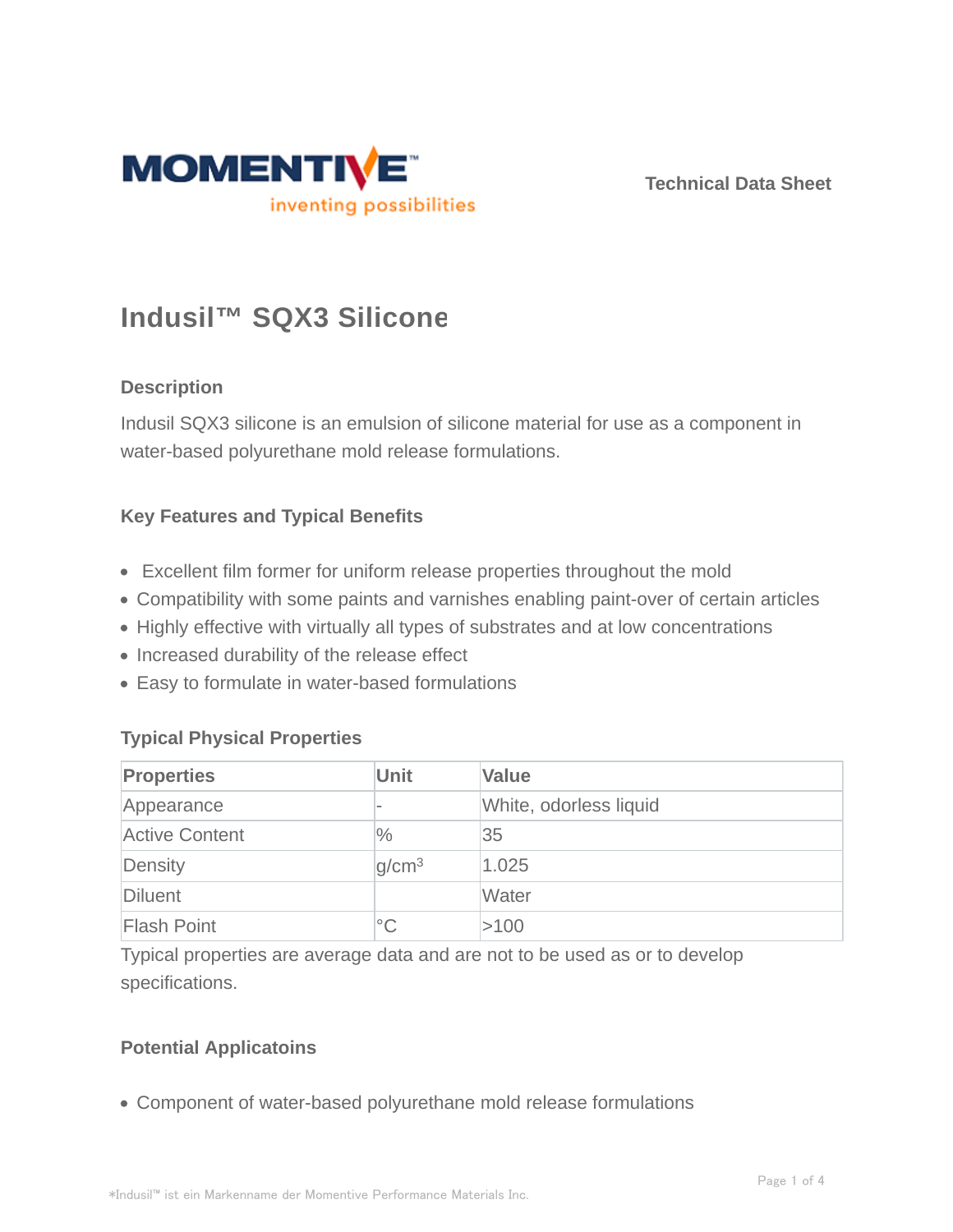Component in release formulations for virtually all types of substrates, especially those that need good film formation such as tires, bladders and metal die castings

#### **General Considerations for Use**

Typical concentrations of Indusil SQX3 silicone in the final formulation range from 5 to 20% depending on the effect to be achieved.

Indusil SQX3 silicone can be diluted with water to almost any concentration. For diluted product that is intended to be kept for more than a few days, use of a biocide, such as glutaraldehyde, can be used to help ensure sterility.

#### **Patent Status**

Nothing contained herein shall be construed to imply the nonexistence of any relevant patents or to constitute the permission, inducement or recommendation to practice any invention covered by any patent, without authority from the owner of the patent.

#### **Product Safety, Handling and Storage**

Customers should review the latest Safety Data Sheet (SDS) and label for product safety information, safe handling instructions, personal protective equipment if necessary, emergency service contact information, and any special storage conditions required for safety. Momentive Performance Materials (MPM) maintains an aroundthe-clock emergency service for its products. SDS are available at www.momentive.com or, upon request, from any MPM representative. For product storage and handling procedures to maintain the product quality within our stated specifications, please review Certificates of Analysis, which are available in the Order Center. Use of other materials in conjunction with MPM products (for example, primers) may require additional precautions. Please review and follow the safety information provided by the manufacturer of such other materials.

#### **Limitations**

Customers must evaluate Momentive Performance Materials products and make their own determination as to fitness of use in their particular applications.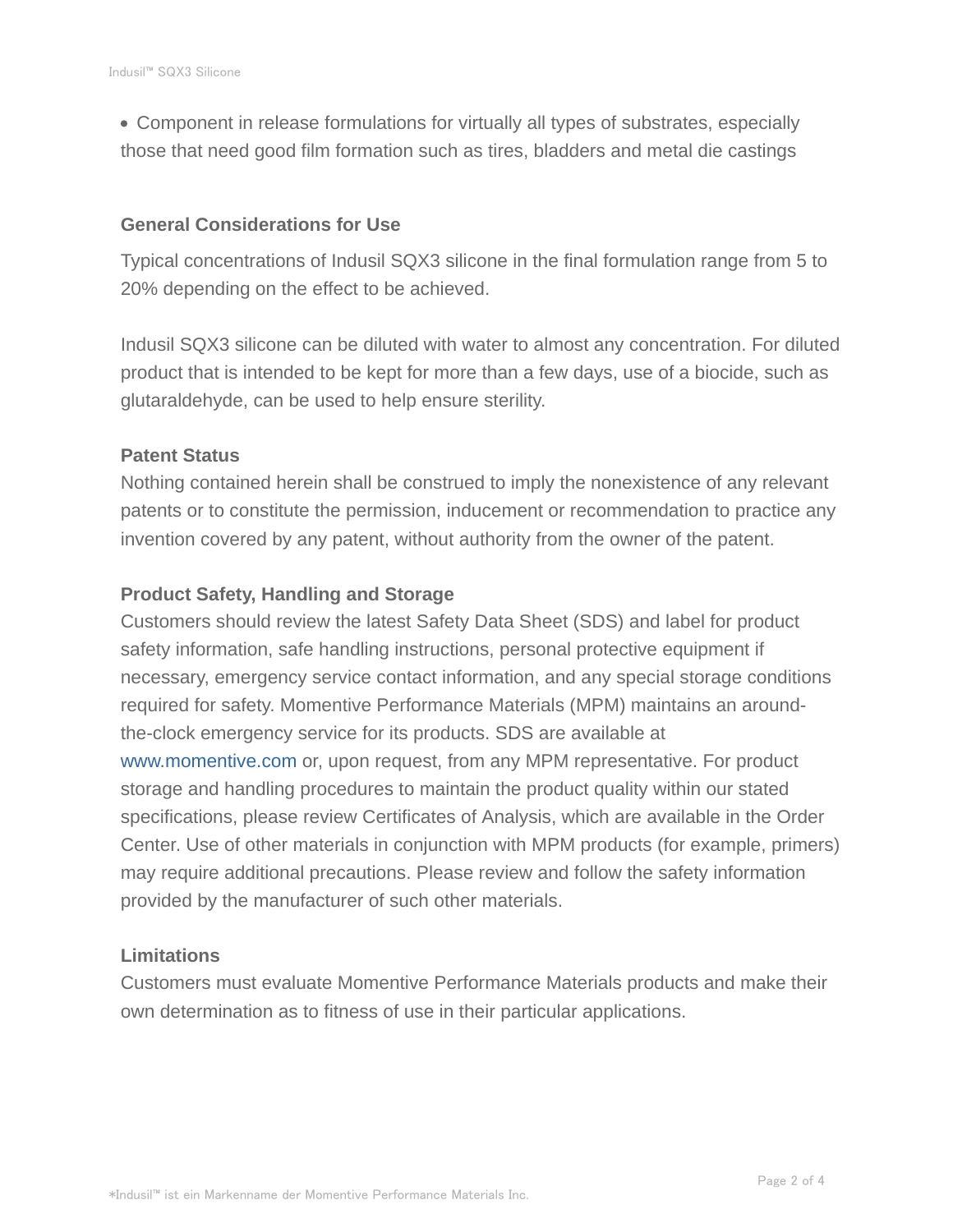#### **Contact Information**

Email

commercial.services@momentive.com

## **Telephone**

| <b>Americas</b> | <b>Latin America</b> | <b>EMEAI- Europe, Middle</b><br>East, Africa & India | <b>ASIA PACIFIC</b> |
|-----------------|----------------------|------------------------------------------------------|---------------------|
| +1 800 295 2392 | <b>Brazil</b>        | <b>Europe</b>                                        | <b>China</b>        |
| Toll free*      | +55 11 4534 9650     | +390510924300                                        | 800 820 0202        |
| +704 805 6946   | Direct Number        | Direct number                                        | Toll free           |
| Direct Number   |                      |                                                      | +86 21 3860 4892    |
|                 |                      |                                                      | Direct number       |
| *All American   | <b>Mexico</b>        | India, Middle East &                                 | Japan               |
| countries       | +52 55 2169 7670     | <b>Africa</b>                                        | +81 3 5544 3111     |
|                 | <b>Direct Number</b> | + 91 44 71212207                                     | Direct number       |
|                 |                      | Direct number*                                       |                     |
|                 |                      | *All Middle Eastern                                  | <b>Korea</b>        |
|                 |                      | countries, Africa, India,                            | +82 2 6201 4600     |

For literature and technical assistance, visit our website at: www.momentive.com

#### **DISCLAIMER:**

**THE MATERIALS, PRODUCTS AND SERVICES OF MOMENTIVE PERFORMANCE MATERIALS INC. AND ITS SUBSIDIARIES AND AFFILIATES (COLLECTIVELY "SUPPLIER"), ARE SOLD SUBJECT TO SUPPLIER'S STANDARD CONDITIONS OF SALE, WHICH ARE INCLUDED IN THE APPLICABLE DISTRIBUTOR OR OTHER SALES AGREEMENT, PRINTED ON THE BACK OF ORDER ACKNOWLEDGMENTS AND INVOICES, AND AVAILABLE UPON REQUEST. ALTHOUGH ANY INFORMATION, RECOMMENDATIONS, OR ADVICE CONTAINED HEREIN IS GIVEN IN GOOD FAITH, SUPPLIER MAKES NO WARRANTY OR GUARANTEE, EXPRESS OR IMPLIED, (i) THAT THE RESULTS DESCRIBED HEREIN WILL BE OBTAINED UNDER END-USE CONDITIONS, OR (ii) AS TO THE EFFECTIVENESS OR SAFETY OF ANY DESIGN INCORPORATING ITS PRODUCTS, MATERIALS, SERVICES, RECOMMENDATIONS OR ADVICE.**